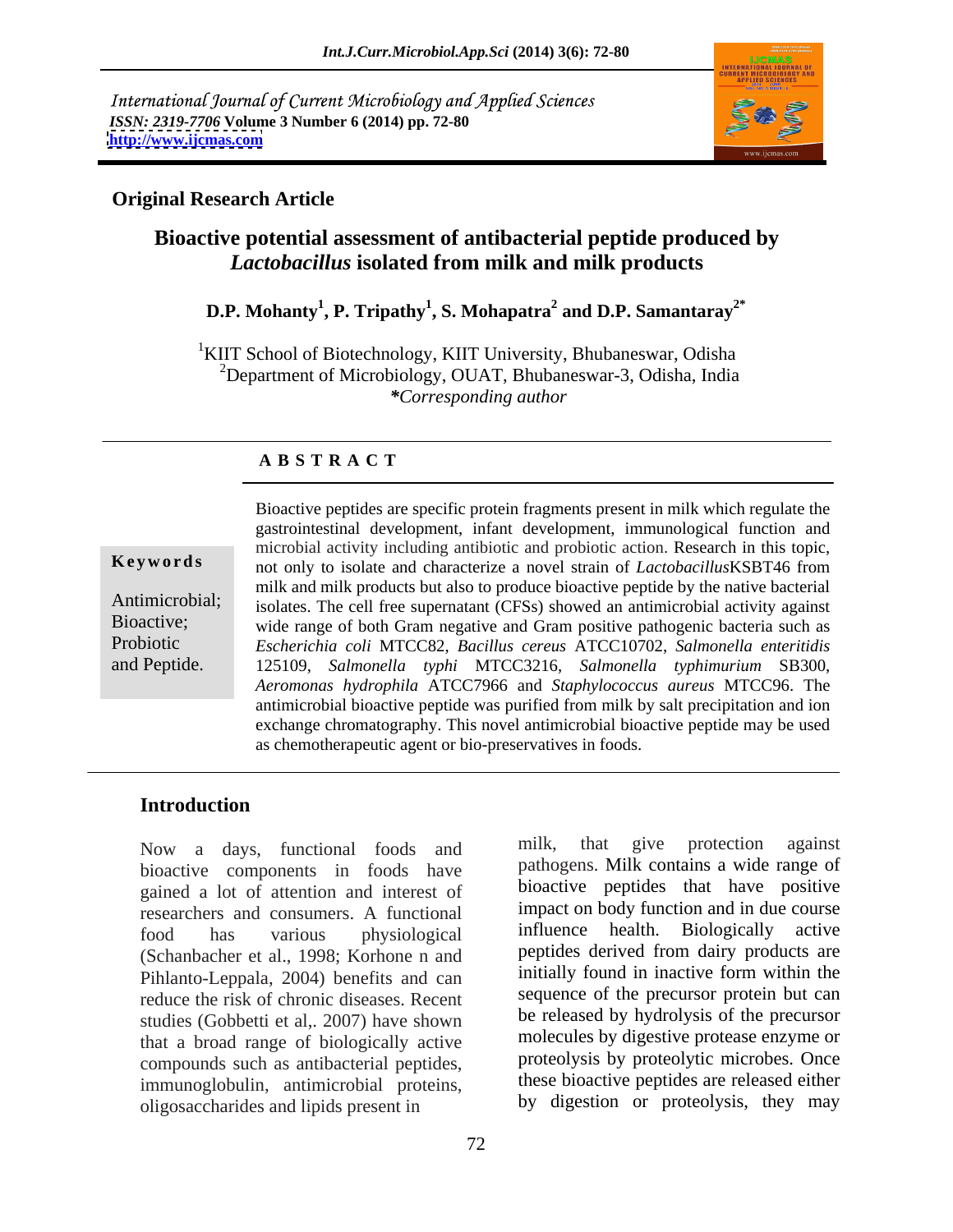impact beneficial effects on human health **Bacteriological analysis of sample** such asgastrointestinal development,  $Q_{\text{max}}$  of milk complexives topfold infant development, immunological serially diluted in 0.89% of normal saline development and antimicrobial activity

Microbes compete for the limited space<br>different morphologies including and nutrients present in natural ecological niches, therefore they have developed production of antimicrobial peptides especially bacteriocin (Heng et al., 2007)  $\frac{60 \text{ SMA}}{200 \text{ H}}$  here the bacterial isolates were for their survival. Lactobacillus (LAB) is fermentative bacteria generally present in gastrointestinal tract of human and milkis now being increasingly studied for production of different antimicrobial

LAB strains are potentially promising because they generate bactericidal done to know the Gram variability. bioactive peptides (bacteriocins) and<br>enzymes that are able to control biofilm formation and growth of pathogens (Millette et al., 2006). In this investigation an attempt has been made to explore a low molecular bioactive peptide from cow<br>
Hergey's manual of systematic milk by using a novel *Lactobacillus*  (KSBT46). This novel peptide maybe used as chemotherapeutic agent or bio- **Antagonistic profile of bacterial isolate** preservatives.

Representative milk samples were *Salmonella enteritidis* 125109, *Salmonella*  collected aseptically in sealed, sterile containers from different places of Odisha, then the samples were transported and processed immediately in the laboratory for bacteriological analysis. All the culture media, chemicals and reagents used during the investigation were obtained from Hi- Media Laboratories Pvt. Ltd, Mumbai, India and were prepared as per the manufacturer's instruction by using

(Gobbetti et al., 2007). (SMA) plates and incubated at 37ºC for peptides.<br>
enzymatic activities shown by the isolates. enzymes that are able to control biofilm<br>
piochomical test of Gram positive rieque bacteriological meta-con-human habith **Statistic Constrained bacteriological analysis of sample<br>
infinite angle of samples and the comparison of the controller and analysis of normal samples and the controller in th** One ml of milk sample was tenfold serially diluted in 0.89% of normal saline solution and poured on Skim milk agar 24-48 hours. Single submerged colonies of different morphologies including branched, circular and rhizoidal forms were individually picked and sub cultured on SMA plates to obtain pure culture. Then the bacterial isolates were maintained on SMA slants and preserved for further use. Identification of bacterial isolates were done on the basis of their colony characteristics on the Gram's reaction, sugar utilization tests and Gram staining followed by microscopic observation of all the bacterial isolates was done to know the Gram variability, morphology and arrangement of bacteria. Biochemical test of Gram-positive bacterial isolates was carried out by using API 50 CH kit (Biomeriux, France) as per manufacturer's instruction and following Bergey's manual of systematic bacteriology (1994).

**Materials and Methods** were studied in order to observe the inhibitory activity against standard **Sample Collection Sample Collection Sample Collection Sample Collection Sample Collection Sample Collection** Antagonistic profile of bacterial isolates were studied in order to observe the inhibitory activity against standard pathogens such as *Escherichia coli* MTCC82, *Bacillus cereus* ATCC10702, *typhi* MTCC3216, *Salmonella typhimurium* SB300, *Aeromonas hydrophila* ATCC7966 and *Staphylococcus aureus* MTCC96. For this qualitative study lawn culture of pathogenic bacterial isolates were prepared in LB agar plates then *Lactobacillus* bacterial isolates were inoculated to the well (Al-Allaf et al., 2009) and incubated at  $37^0C$  for 24-48hrs. Finally the zone of inhibition was measured.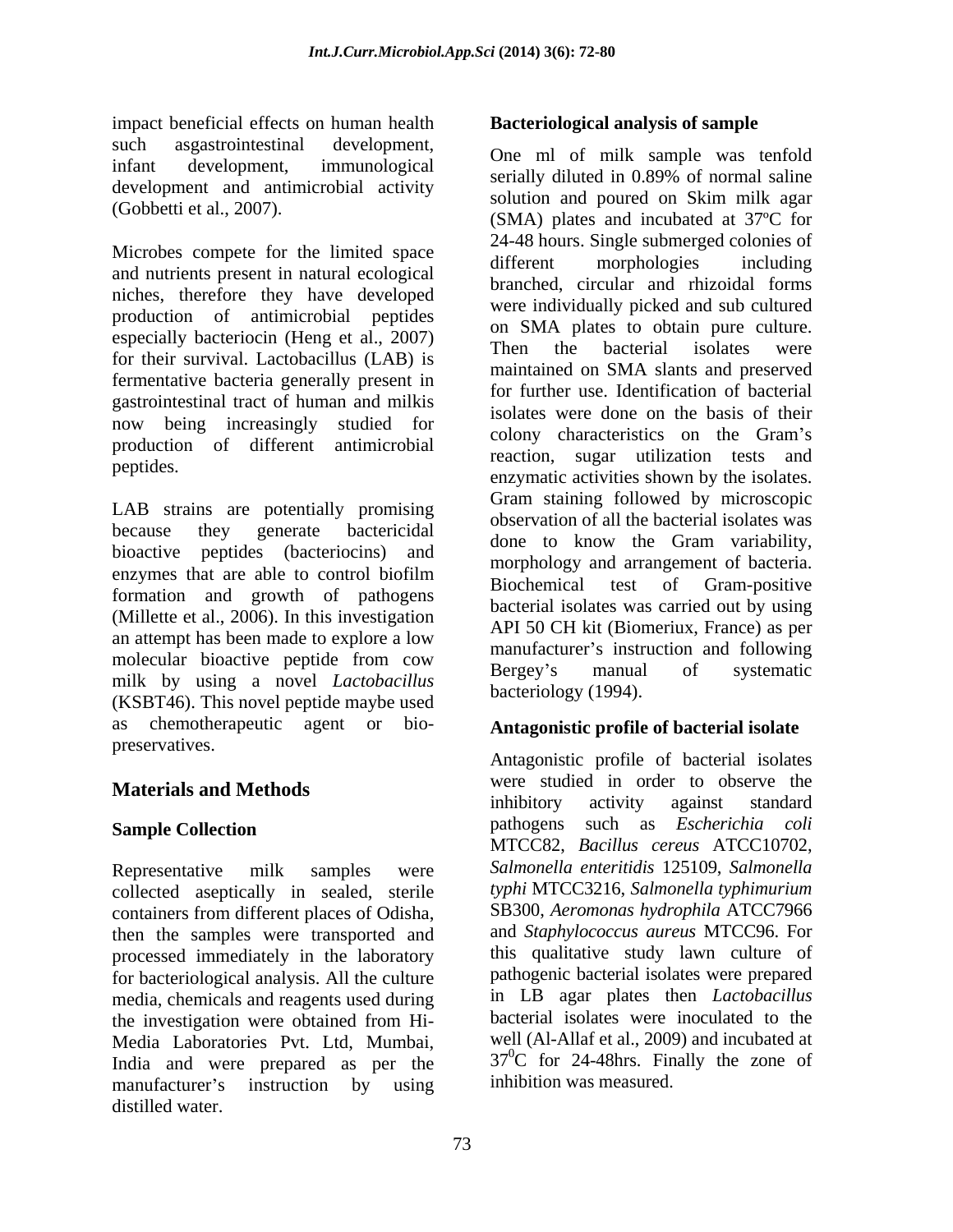The isolate showing antibacterial activity weight peptide showed antibacterial inoculated in skimmed milk broth and activity was confirmed by Tricine SDS incubated at 37°C for 24hrs. Then the PAGE (16.5% separating gel and 4% sample was centrifuged at 8000 rpm/5°C for 20 minutes and supernatants were allowed to pass through 30kda centricon. Results and Discussion Supernatant containing peptides of molecular weight less than 30kda were collected and sterilized by using membrane filter of 0.22 µm (MILLEX-GP Fifty four bacteria were isolated from the filter). The filter sterilized supernatant was heat killed and subjected for assay. Fresh selective culture media skim milk agar. culture of standard pathogenic bacterial plates and 100µl of filter sterilized bacterial isolates are Gram positive and  $37^0$ C for 24hrs. Finally the zone of inhibition was measured.

# **Purification of antibacterial peptide**

For purification of antibacterial peptide, molecular weight less than 30kda was precipitated by using 70% saturated<br>ammonium sulphate and the suspension was incubated at 4°C for 24hrs with continuous stirring. Then the suspension was centrifuged at 10000g for 20 minute<br>Bergey's manual of systematic and pallet was dissolved in 10 ml phosphate buffer (pH 7.0). The suspension was desalted by dialysis with phosphate buffer at 4°C for 12hrs by using benzoylated membranes and the sample<br>Lactococcus sp.by biochemical was subjected to column<br>characterization. Presence of LAB in milk<br>chromatography.20ml of sp-sephadex C50 resin was packed in column and equilibrated by 100-200ml 1XPBS pH-7.0. Sample was loaded and fractions were collected. Illusion of peptide was done NaCl, then all the fractions were tested for antibacterial activity against pathogens. The peptide fraction showing hormal increased of this and the have

74

Antibacterial peptide assay **antimicrobial activity** was determined by Bradford method. Then the low molecular PAGE (16.5% separating gel and 4% stacking gel).

## **Results and Discussion**

## **Bacteriological analysis**

isolates were lawn cultured in LB agar observation result indicated that, all the supernatant was added into well then the rod shaped. The primary identification plates were incubated in the incubator at result observed from catalase and oxidase inhibition was measured. isolates are catalase negative, oxidase supernatant containing peptide of  $\frac{1}{2}$  profile of  $\frac{1}{2}$  order to observe the inhibitory activity precipitated by using 70% saturated begins same particular participations. was subjected to column *Euclidebeck* sp.or of AD in milk with 0.01N, 0.05N, 0.1N, 0.5N and 1N  $\frac{m}{\pi}$  doing  $\frac{m}{\pi}$  doing  $\frac{m}{\pi}$  doing  $\frac{m}{\pi}$  doing  $\frac{m}{\pi}$  doing  $\frac{m}{\pi}$  doing  $\frac{m}{\pi}$  doing  $\frac{m}{\pi}$  doing  $\frac{m}{\pi}$  doing  $\frac{m}{\pi}$  doing  $\frac{m}{\pi}$  doi Fifty four bacteria were isolated from the collected milk sample by using the selective culture media skim milk agar. Gram staining followed by microscopic bacterial isolates are Gram positive and test, which revealed that all the bacterial positive, nonmotile, non-spore forming and categorized in to one genera Lactobacillus. Then the antagonistic profile of 54 bacterial isolate were studied against standard pathogens. However, the bacterial isolate showed highest antibacterial activity identified (Table 1) as *Lactobacillus* KSBT46 by using API 50CH kit and the result matched with Bergey's manual of systematic bacteriology. Similar result was also observed by Agrawall and Prakash (2013), who isolated 13 lactic acid bacteria (LAB) from dairy products and identified as *Lactococcus sp.*by biochemical characterization. Presence of LAB in milk and milk products was also observed by Yodoamijoyo et al., (1983) in Idonesie, Hamama (1992) in Morocco, Isono et al., (1994) in Tanzania, Beukes et al., (2001) in South Africa. The predominant bacteria of dairy & dairy products are different spices *Lactobacillus,* because it is the normal microflora of milk and the have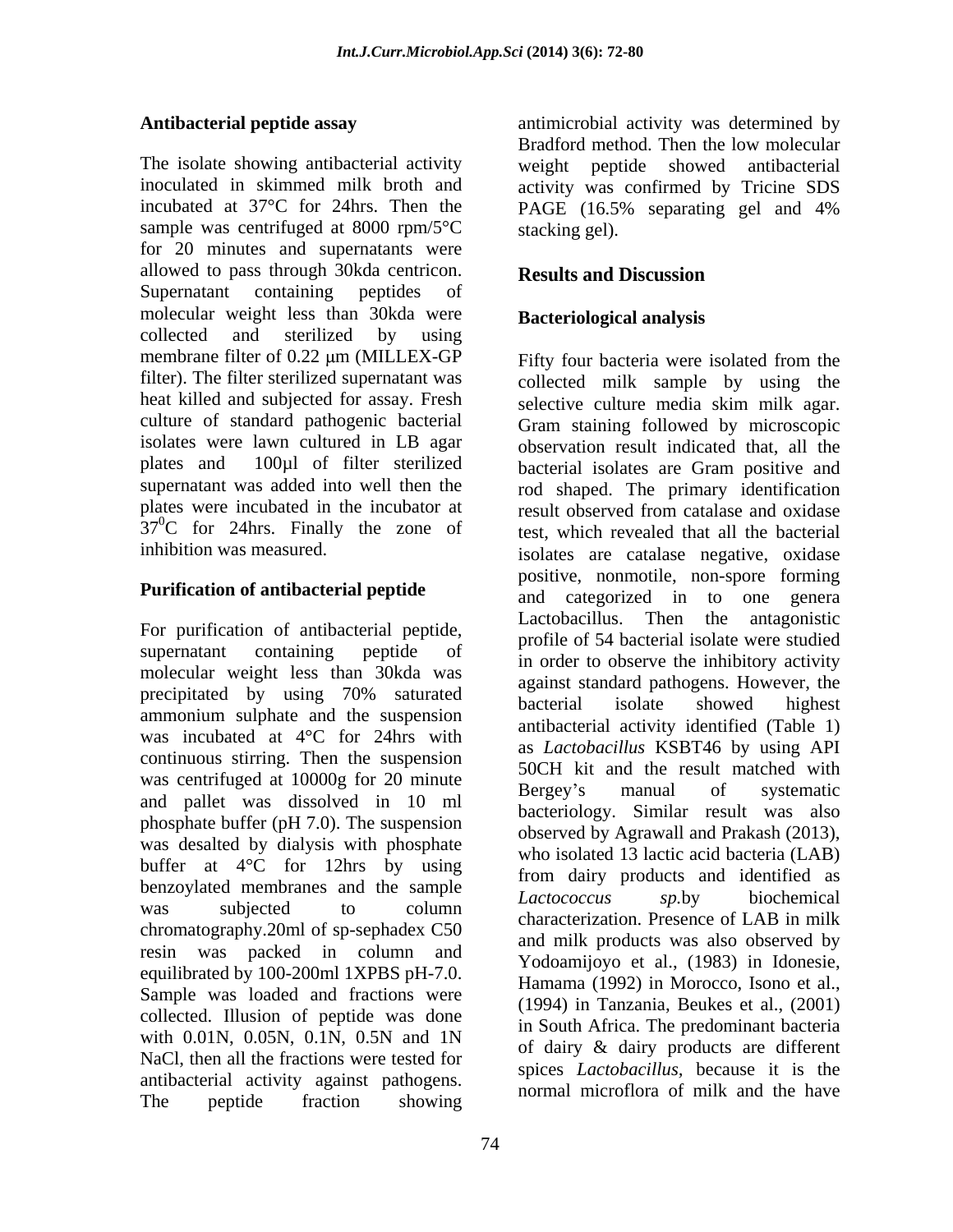growth. It also requires sugar lactose for observed, would contribute to the hygienic

Out of 54 species of Lactic acid bacteria tested, 16 bacterial isolates showed (fig.1) antibacterial activity. However (1993) on *L. brevis* DSM9296 on one hand *Lactobacillus* KSBT46 showed highest zone of inhibition (Table 2) against standard pathogens such as *Escherichia coli* MTCC 82 (18mm), *Bacillus cereus* the other hand on *L. lactis* 99 looked 15 ATCC10702 (15mm), *Salmonella*  mm of diameter of inhibition with *Bacillus enteritidis* 125109 (18mm), *Salmonella typhi* MTCC 3216 (16mm), *Salmonella typhimurium* SB 300 (17mm), *Aeromonas*  mm on to *Staphylococcus aureus*. Thus it *hydrophila* ATCC 7966 (16mm) and is concluded that the low molecular *Staphylococcus aureus* MTCC 96 (16mm) respectively. These results indicate that the lactic acid bacteria are capable of pathogenic microbes. synthesizing substances inhibiting growth of pathogenic bacteria.This anti-bacterial substances produced by LAB generally protein in nature (Klaenhammer, 1993; Jimenez-Diaz et al., 1993; Vandenbergh, give protection against different type of 1993). However the efficiency of the inhibitory substance effect varies degrades due to some enzymatic activity according to serotypes of LAB (Savodogo

revealed that, out of the three fractions<br>
antioxidant, opioid agonistic and<br>  $\frac{1}{1}$ such as wash, elution 1, elution 2; elution1 of *Lactobacillus*KSBT46 showed zone of inhibition against all the tested pathogens<br>may influence immunological, as *E. coli* MTCC82 (16mm), *Aeromonas Salmonella typhi* MTCC3216 (16mm),

75

complex nutritional needs for different *Bacillus cereus* ATCC10702 (14mm), kinds of amino acids and vitamins for *Salmonella typhimurium* SB300 (16mm), growth, which is rich in milk. The *Staphylococcus aureus* MTCC (13mm) heterogeneous group of the lactic bacteria respectively. However, no zone of quality and organoleptic of the milk 2. In SDS PAGE, the purified peptide fermented traditionally, that justifies the fractions of *Lactobacillus* KSBT 46 was importance of his consumption 570 µg/ml and showing low molecular **Antagonistic profile of LAB** weight peptide fraction showed *Salmonella enteritidis* 125109 (14mm), inhibition was observed in case of elution weight (<30 kda). This low molecular weight peptide fraction showed antibacterial activity against the seven tested pathogens (Fig. 2). Similar result was also observed by Klaenhammer looked 9 mm of diameter of inhibition with *E. faecalis*, 16 mm of diameter of inhibition with *Streptococcus xylosus*; on *linens* SR3, 10 mm of diameter of inhibition with *Streptococcus xylosus*, 4 peptide present in milk and milk products showed antibacterial property against

et al., 2004).  $\overrightarrow{a}$  and  $\overrightarrow{b}$  peptides that shows **Antibacterial peptide assay** multifunctional properties including<br>antimicrobial. immune-modulatory. Ion-exchange chromatography data minoritor of anglotensin converting *hydrophila* ATCC7966 (10mm), pathogenic microbes. Biologically active peptides produced from milk and milk products have very healthy impact on human physiology and pathogens. When milk derived proteins (mostly the predominate lactobacillus) and forms peptides that shows multifunctional properties including immune-modulatory, inhibition of angiotensin converting enzyme (ACE), antithrombotic, antioxidant, opioid agonistic and antagonistic activity. Milk is one of the rich sources of bioactive peptides which may influence immunological, gastrointestinal, hormonal, neurological, nutritional response.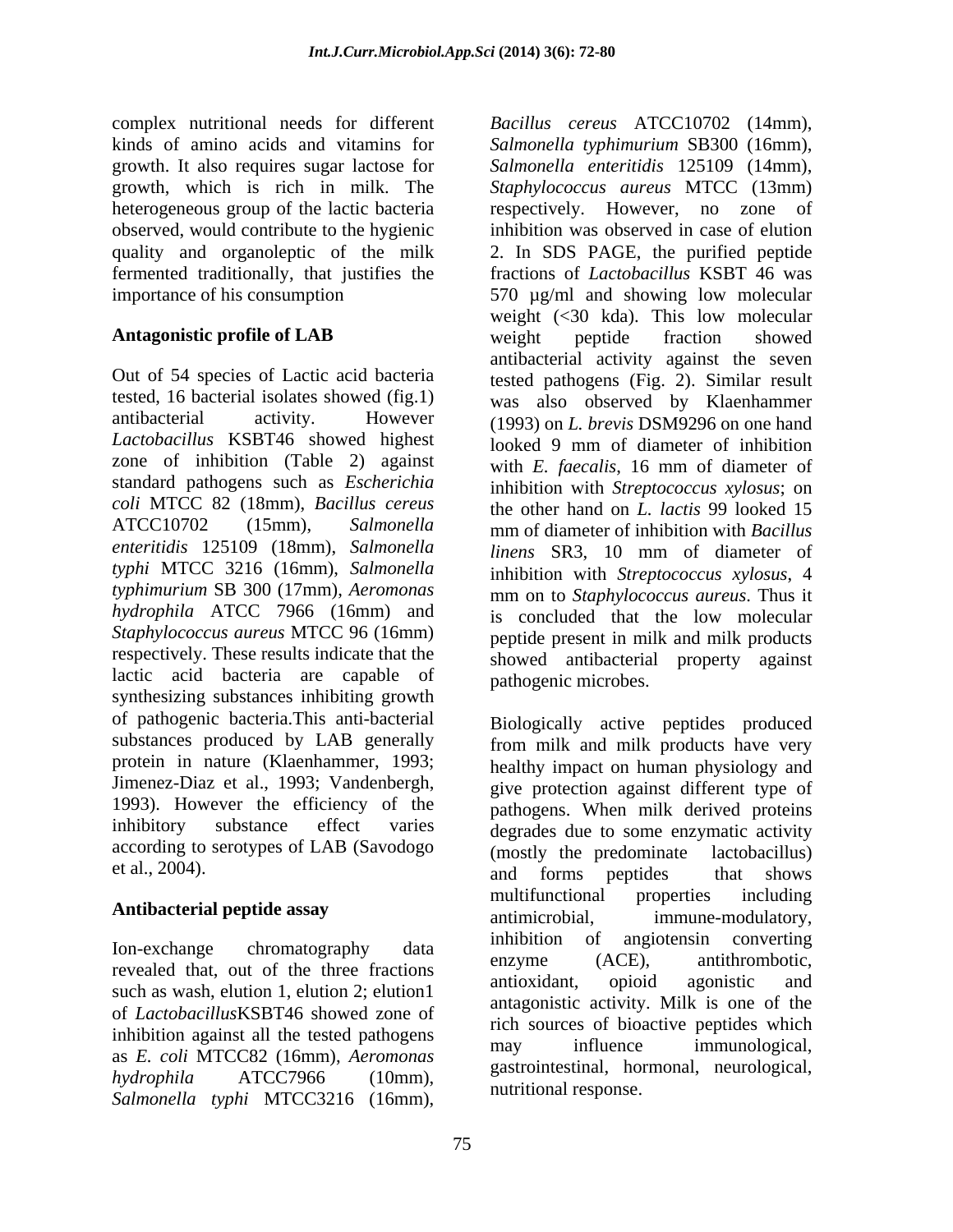| <b>Sl. No.</b> | <b>Biochemical Tests</b>   | Observation (24hr.)  | Observation (48hr.) |
|----------------|----------------------------|----------------------|---------------------|
|                | Glycerol                   | $\sim$ $ \sim$       | $\sim$ $-$          |
| 2              | Erythritol                 | $\sim$ $ \sim$       | $\sim$ $-$          |
|                | D-arabinose                | $\sim$ $-$           | $\sim$ $-$          |
| 4              | L-arabinose                | $\sim$ $ \sim$       | $\sim$ $ \sim$      |
| 5 <sup>5</sup> | D-ribose                   | $+$                  | $+$                 |
| 6              | D-xylose                   | $\sim$ $-$           | $\sim$ $-$          |
| $\mathcal{L}$  | L-xylose                   | $\sim$ $-$           | $\sim$ $-$          |
| 8              | D-adonitol                 | $\sim$ $-$           | $\sim$ $-$          |
| Q.             | Mythyl-BD-xylopyranoside   | $\sim$               | $\sim$ $-$          |
| 10             | D-galactose                | $+$                  | $+$                 |
| 11             | D-glucose                  | $+$                  | $+$                 |
| 12             | D-fructose                 |                      |                     |
|                |                            | $+$                  | $+$                 |
| 13             | D-mannose                  | $+$                  | $+$                 |
| 14             | L-sorbose                  | $\sim$ $ \sim$       | $\sim$ $-$          |
| 15             | L-rhamnose                 | $\sim$ $-$           | $\sim$ $-$          |
| 16             | Dulcitol                   | $\sim$ $ \sim$       | $\sim$ $-$          |
| 17             | Inositol                   | $\sim$ $ \sim$       | $\sim$ $-$          |
| 18             | D-manitol                  | $+$                  | $+$                 |
| 19             | D-sorbitol                 | $\sim$ $-$           | $+$                 |
| 20             | Methyl-aD-mannopyranoside  | $\sim$ $ \sim$       | $\sim$ $-$          |
| 21             | Methyl-aD-glucopyranoside  | $\sim 100$ m $^{-1}$ | $+$                 |
| 22             | N-acetylglucosamine        | $+$                  | $+$                 |
| 23             | Amygdalin                  | $+$                  | $+$                 |
| 24             | Arbutin                    | $+$                  | $+$                 |
| 25             | Esculin ferric citrate     | $\sim$ $ \sim$       | $\sim$ $-$          |
| 26             | Salicin                    | $+$                  | $+$                 |
| 27             | D-celiobiose               | $+$                  | $+$                 |
|                |                            |                      |                     |
| 28             | D-maltose                  | $+$                  | $+$                 |
| 29             | D-lactose(bovine origine)  | $+$                  | $+$                 |
| 30             | D-melibiose                | $+$                  | $+$                 |
| 31             | D-sachharose(sucrose)      | $+$                  | $+$                 |
| 32             | D-trehalose                | $\sim$ $ \sim$       |                     |
| 33             | Inuline                    | $\sim$ $-$           |                     |
| 34             | D-melizitose               | $\sim$ $-$           | $\sim$ $ \sim$      |
| 35             | D-raffinose                | $\sim$               | $+$                 |
| 36             | Amidon(starch)             | $\sim$               | $\sim$ $-$          |
| 37             |                            | $\sim$ $-$           | $\sim$ $ \sim$      |
| 38             | Glycogen<br>Xylitol        | $\sim 10^{-10}$      | $\sim$ $-$          |
| 39             | Gentibiose                 | $+$                  | $+$                 |
| 40             | D-turranose                | $+$                  | $+$                 |
| 41             | D-lyxose                   |                      |                     |
| 42             | D-tagatose                 | $\sim$ $-$           |                     |
|                |                            | $\sim 10^{-11}$      | $\sim 10^{-11}$     |
| 43             | d-fucose                   | $\sim$ $-$           | $\sim$ $ \sim$      |
| 44             | L-fucose                   | $\sim$ $-$           | $\sim 10^{-10}$     |
| 45             | D-arabitol                 | $\sim$ $-$           | $\sim$ $ \sim$      |
| 46             | L-arabitol                 | $\sim$ $ \sim$       | $\sim 10^{-11}$     |
| 47             | Potassium gluconate        | $\sim$ $ \sim$       | $\sim$ $-$          |
| 48             | Potassium 2-ketogluconate  | $\sim$ $ \sim$       | $\sim 100$          |
| 49             | Potassium 5- ketogluconate | $\sim$ $ \sim$       | $\sim$ $-$          |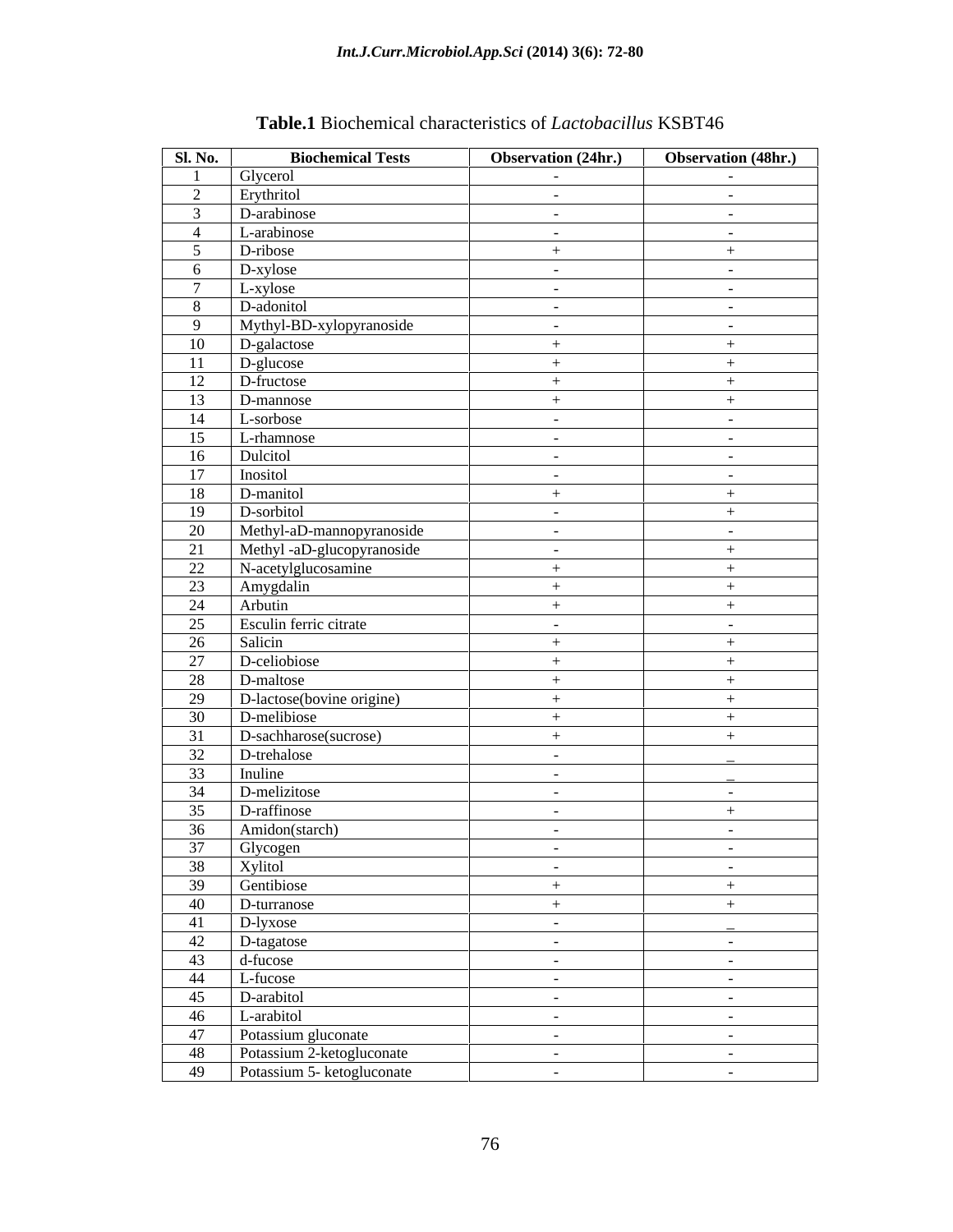

**Fig.1** Antibacterial activity of Lactobacillus KSBT46

NB: Antibacterial activity of filter sterilized supernatant of *Lactobacillus* KSBT46 against (1) *E. coli*MTCC82 (2) *Aeromonas hydrophila* ATCC7966 (3) *Salmonella typhi* MTCC3216, (4) *Bacillus cereus* ATCC10702, (5) *Salmonella typhimurium* SB300, (6) *Salmonella enteritidis* 125109 (7) *Staphylococcus aureus* MTCC 96.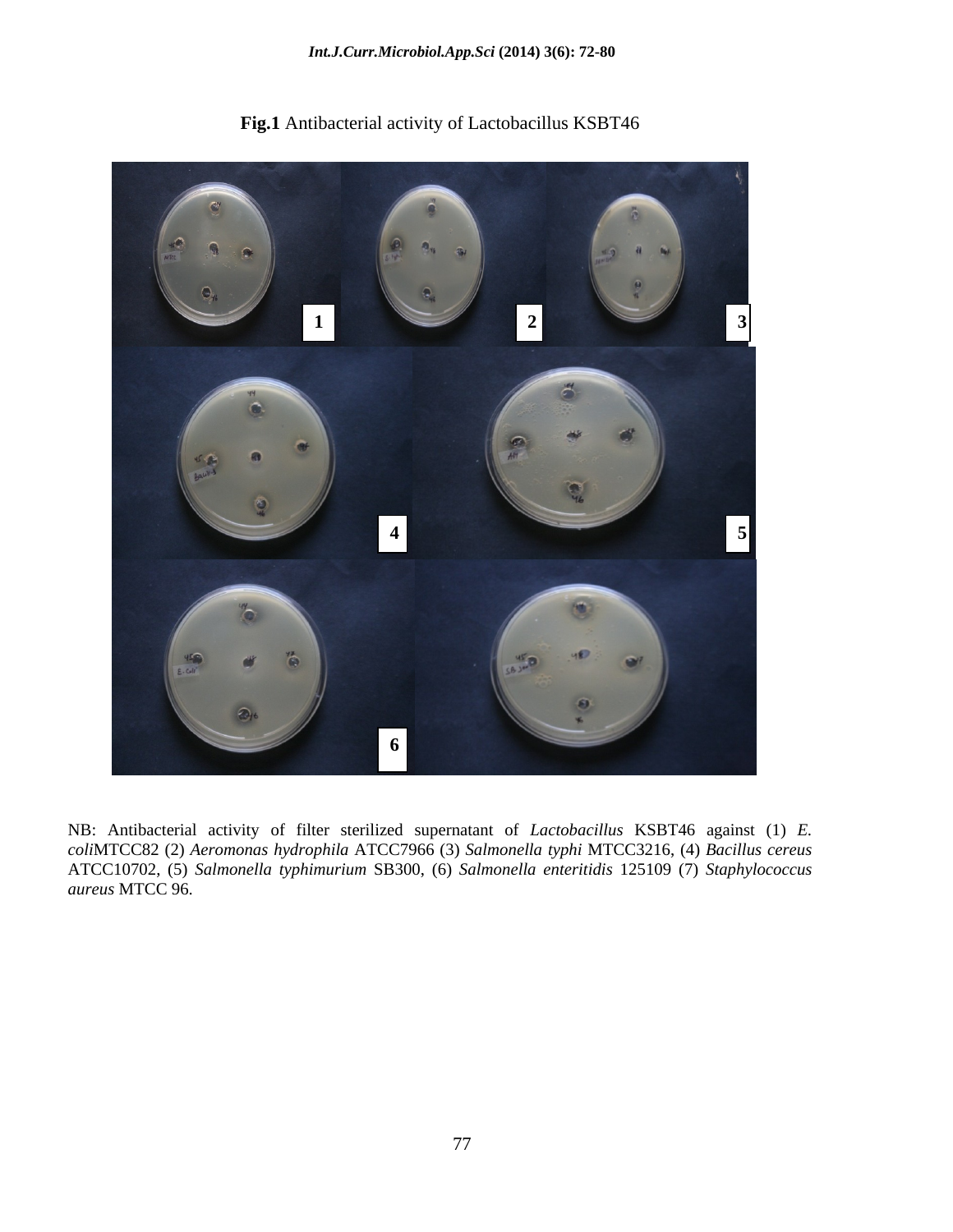| Zone of Inhibition in mm |                                   |                                |             |                                |                |           |                            |
|--------------------------|-----------------------------------|--------------------------------|-------------|--------------------------------|----------------|-----------|----------------------------|
| Isolate                  | E. coli                           | <b>B.</b> cereus               | S. typhi    | S. typhimurium                 | S. enteritidis | S. aureus | A. hydrophila<br>ATCC 7966 |
|                          | No.   MTCC 82 $\vert$             | ATCC                           | <b>MTCC</b> | SB 300                         | 125109         | MTCC 96   |                            |
|                          |                                   | 10702                          | 3216        |                                |                |           |                            |
| 11                       | 12                                | 15                             | 12          | 14                             |                | 13        | 12                         |
| 12                       | 14                                | 1 <sub>2</sub><br>12           | 13          | 13                             |                | 13        | 12                         |
| 13                       | 14                                | 14                             | 13          | 16                             |                | 12        | 16                         |
| 14                       | 16                                | 15                             | 15          | 12                             | $\overline{1}$ | 15        | 10                         |
| 15                       | 15                                | 14                             | 13          |                                |                | 14        | 13                         |
| 16                       | 1 <sub>2</sub><br>13 <sub>1</sub> | 14                             | 13          | 13                             |                | 13        | 11                         |
| 19                       | 15                                | 13                             | 14          | 12                             |                |           | 11                         |
| $\gamma$                 | $\sim$                            | $1^{\circ}$<br>15 <sub>1</sub> | 13          |                                |                | 10        |                            |
| 38                       | 14                                | 15                             | 13          | 13                             |                | 13        | 13                         |
| 40                       | 13                                | 14                             | 14          | 13                             | $1^{\circ}$    | 12        | 14                         |
| 41                       | 13                                | 13                             | 12          | 14                             |                | 15        | 12                         |
| 43                       | 15                                | 14                             | 12<br>12    | 12                             | ר ו            | 14        | 13                         |
| -44                      | 13                                | $1^{\circ}$<br>12 <sub>1</sub> | 14          | 14                             |                | 16        | 13                         |
| 45                       | 14                                | 15                             | 13          | 11                             | -4-4-          | 14        | 11                         |
| 46                       | 18                                | 15                             | 16          | 17                             |                | 16        | <b>16</b>                  |
| 48                       | $1^{\circ}$<br>$\mathbf{L}$       | $\mathsf{L}$                   |             | $1^{\circ}$<br>$\overline{15}$ |                | 13        | $1^{\circ}$<br>12          |

**Table.2** Antagonistic activity of *Lactobacillus* KSBT46 against pathogens



**Fig.2** SDS-PAGE of supernatant and peptide fractions of Lactobacillus KSBT46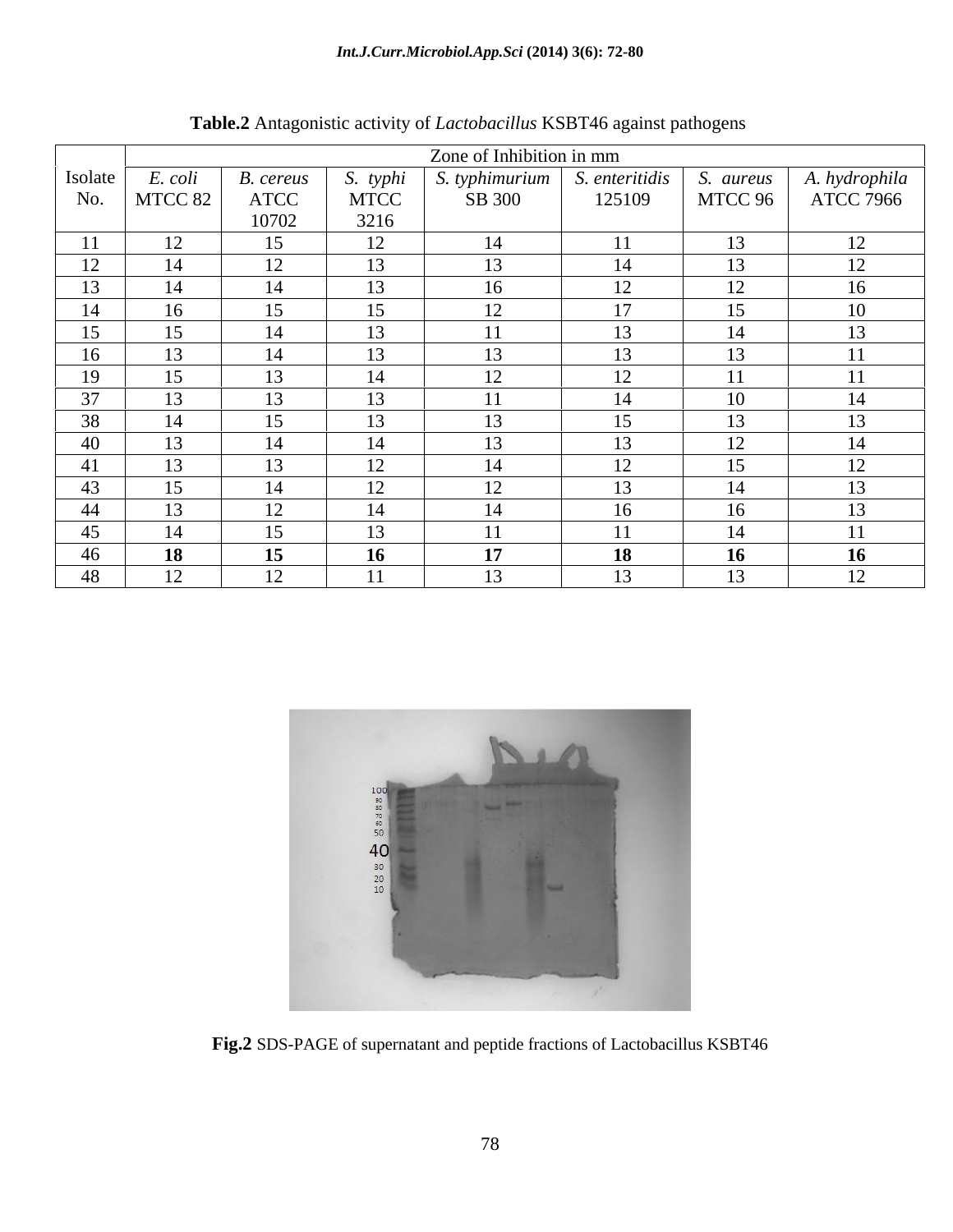It may function as dietary and improving the hygiene and safety pharmaceutical supplements, healthcare offermented milk so produced. products, chemotherapeutical or bio Antibacterial compounds produced by preservatives. The heterogeneous group of LAB have provided the bacteria with a the lactic bacteria observed, would competitive advantageover other bacterial contribute to the hygienic quality and organoleptic of the milk fermented traditionally, that justifies the importance of his consumption.

So to carry-out this experiment we have isolated 54 bacterial isolates 16 isolates The author want to acknowledge, showed antimicrobial activity against Department of Science and Technology, standard pathogens. Then these 16 Govt. of India, for providing financial bacterial isolates were taken for support and KIIT School of anagonistic profiling where out of 16 Biotechnology, Bhubaneswar, Odisha, bacterial isolates *Lactobacillus* KSBT46 India forproviding requisite facilities for showed highest antibacterial activity by this work. using API 50CH kit *Escherichia coli* MTCC 82 (18mm), *Bacillus cereus* ATCC10702 (15mm), *Salmonella enteritidis* 125109 (18mm), *Salmonella typhi* MTCC 3216 (16mm),*Salmonella* **11** Isolation of Lactic Acid Bacteria<br> *typhimurium* SB 300 (17mm) *Aeromonas* from Fermented Milk Products and *typhimurium* SB 300 (17mm), *Aeromonas hydrophila* ATCC 7966 (16mm) and Their Antimicrobial Activity against<br>Staphylococcus aureus MTCC 96 (16mm) Staphylococcus aureus. Internet *Staphylococcus aureus* MTCC 96 (16mm) This crude peptides were purified by ion-<br>exchange chromatography and the anti Al-Allaf, M. A. H., Al- Rawi, A. M. M exchange chromatography and the anti Al-Allaf, M. A. H., Al- Rawi, A. M. M<br>bacterial pentide assay revealed that the and Al- Mola. A. T. 2009. bacterial peptide assay revealed that the highest inhibition was observed against **Antimicrobial Activity of Lactic Acid**<br>Salmonella sp and lowest inhibition was **bacteria** isolated from minced-beef *Salmonella sp.* and lowest inhibition was bacteria isolated from minced-beef observed against *Aeromona sp.* To ensure meat against some pathogenic observed again*st Aeromona sp.* To ensure this potential eluted bioactive peptides<br>SDS page carried out which specify it 23(1):115-117. SDS page carried out which specify it molecular weight is <30 kda (in 570  $\mu$ g/ml). Staley, J. T and Williams, S.T. 1994.

The cell-free supernatants and peptide of *Lactobacillus* KSBT46 exhibited antibacterial activity. Lactic acid bacteria have an essential role in most foodand beverage fermentation processes, one of theearliest known food preservation of fermented foods andbeverage.The Gobbetti, M., Rizzello, C. G., Di Cagno, R bacterial isolate can positively have impact ontheir use as starter cultures for lactobacilli and celiac di-<br>traditional fermented foods, with a view to *Microbiol*., 24, 187–196. traditional fermentedfoods, with a view to *Microbiol.*, 24, 187–196.

improving the hygiene and safety offermented milk so produced. isolate. Thus, further studies will be focused on thecharacterization and other applications of peptide.

## **Acknowledgements**

The author want to acknowledge, support and KIIT School of Biotechnology, Bhubaneswar, Odisha, this work.

# **References**

- Agrawal, <sup>N</sup> and Prakash, A. 2013. Isolation of Lactic Acid Bacteria from Fermented Milk Products and Their Antimicrobial Activity against *Staphylococcus aureus. Internet Journal of Food Safety*, 15:39-42.
- Al-Allaf, M. A. H., Al- Rawi, A. M. M and Al- Mola, A. T. Antimicrobial Activity of Lactic Acid bacteria isolated from minced-beef meat against some pathogenic Bacteria. *Iraqi J. of Bact. Sci.*,
- Holt, J. G., Krieg, N. R., Sneath, P. H. A., Bergey's Manual of Determinative Bacteriology, ninth ed. Williamsons and Wilkins, Balitomore.
- Beukes, E. M., Bester, B. H., Mostert, J. F. 2001. The microbiology of South African traditional fermented milk. *Int. J. Food Microbiol.*, 63: 189-197.
- and De Angelis, M. 2007. Sourdough lactobacilli and celiac disease. *Food Microbiol.,* 24, 187–196.